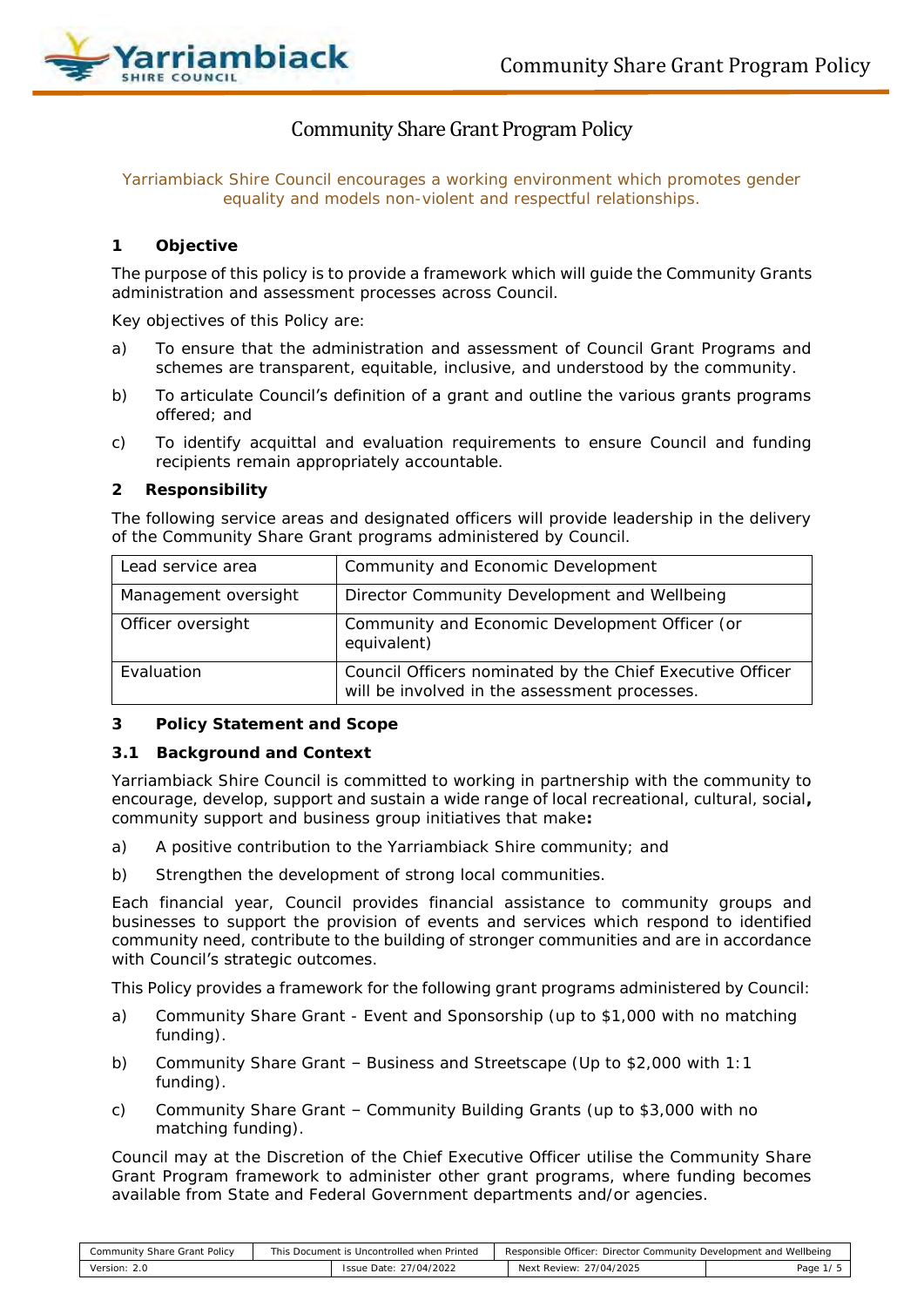

# *3.2 Timelines*

The Community Share Grant Program has two rounds each year. The Timeline for each round is specified below:

| <b>Details</b>                  | Round 1           | Round 2        |  |
|---------------------------------|-------------------|----------------|--|
| <b>Applications Open</b>        | July              | January        |  |
| <b>Applications Close</b>       | July              | January        |  |
| <b>Applicants Notified</b>      | August            | February       |  |
| <b>Funding Period</b>           | August - December | February - May |  |
| <b>Evaluation and Acquittal</b> | December          | Mav            |  |

#### *3.3 Policy Framework*

This policy will be supported by a detailed set of guidelines for each grants program that are consistent with Council's broader aspirations for its community. Yarriambiack Shire Council Plan 2021-2025 and other Council strategic documents have guided the development of this policy to e

nsure that Council invests in projects that support Council's strategic direction and the aspirations of the Yarriambiack community.

The framework includes:

- a) Advice to the community of the opening and closing dates.
- b) Documented guidelines with clearly defined assessment criteria.
- c) Availability of an application form.
- d) Assessment forms and assessment process.
- e) Formal agreement form.
- f) Evaluation form.
- g) Internal accountability checks.
- h) Documented record of any communication between applicants and Council.
- i) Adherence to acknowledgement and publicity guidelines.

The key process associated with the Community Share Grants Program involves submission of required forms via online form, mail, email or hand delivered to Yarriambiack Shire Council's offices in Warracknabeal.

The minimum requirements for each process are listed below:

#### *3.4 Guidelines and Criteria*

The Criteria to guide applicants to complete an application will include the following information at a minimum:

- Description of the grant program.
- Who is eligible for the funding.
- Who is ineligible for the funding.
- Outline of assessment criteria.
- Conditions of funding.
- Insurances required as part of the funding application.
- Acknowledgement of Council as the funding body.
- Timeline of when submissions are to be received and dates for when an outcome is to be decided and applicants notified.
- A Step-by-step quide to the application process.

| Community Share Grant Policy | This Document is Uncontrolled when Printed |                        | Responsible Officer: Director Community Development and Wellbeing |           |  |
|------------------------------|--------------------------------------------|------------------------|-------------------------------------------------------------------|-----------|--|
| Version: 2.0                 |                                            | Issue Date: 27/04/2022 | Next Review: 27/04/2025                                           | Page 2/ 5 |  |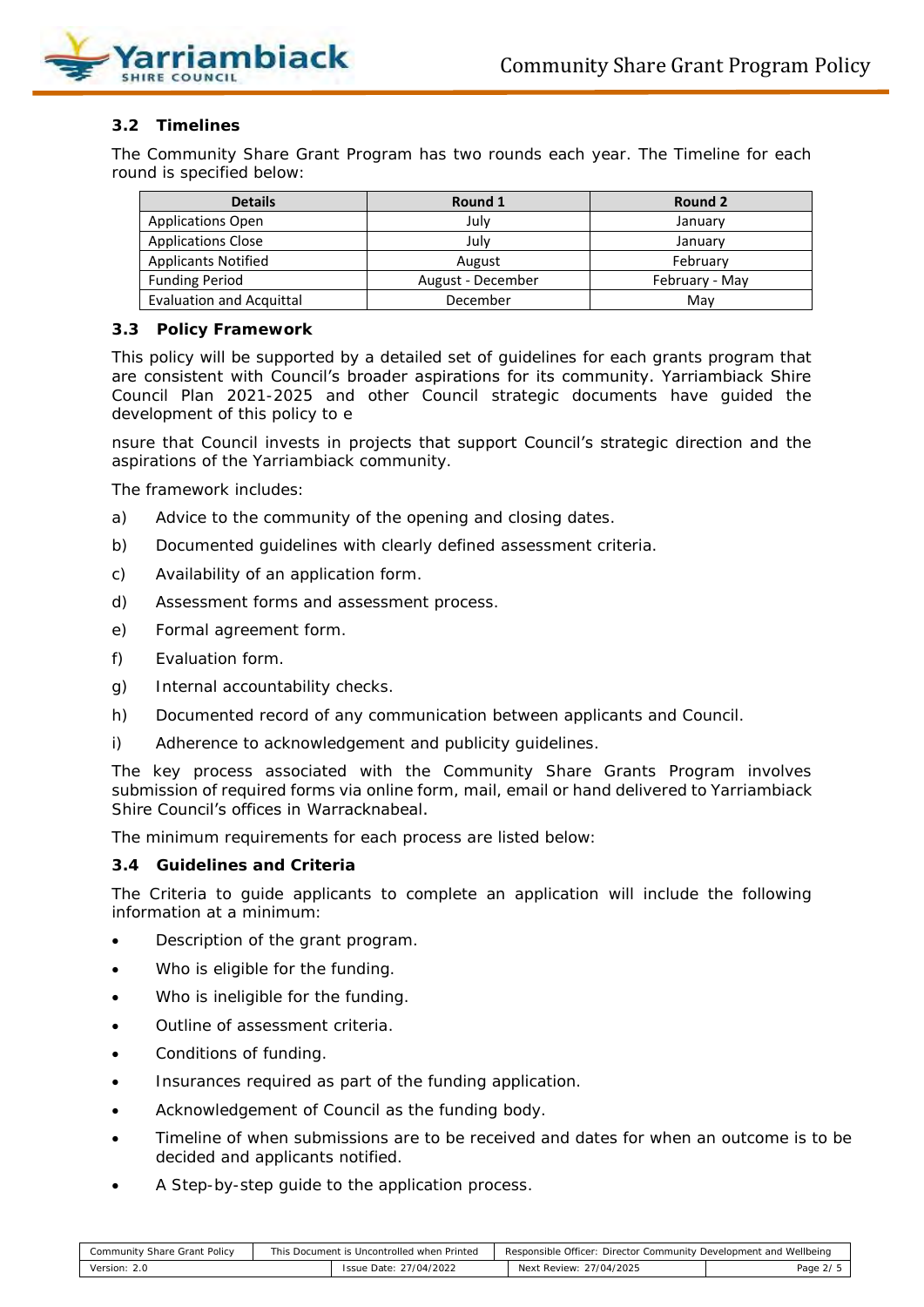

# *3.5 Application Form*

The application form is to be completed as part of the Community Share Grant Program application process and is to include at a minimum:

- Applicant details including name, address and contact details.
- Nomination of Community Share Grant category the applicant is applying for.
- Details of project to be delivered.
- Evidence of public liability insurance.
- ABN and/or ACN number (if applicable).
- Questions relating to assessment criteria, that will enable a transparent scoring and decision-making process.
- Budget breakdown for the project.
- Signature and details of applicant applying for the grant.
- Link to outline of the grant application assessment process.

# *3.6 Assessment Process*

The Community Share Grant Program assessment process is to include:

- A clearly defined assessment criteria with a matrix to guide the independent scoring.
- Details of how each application was assessed against the criteria; and
- A detailed review undertaken by the Director Community Development and Wellbeing, prior to being endorsed by the Chief Executive Officer and being presented to Council for approval.

# *3.7 Accountability Requirements*

Once the Community Share Grant application is approved, an agreement is to be provided to the applicable party that outlines the following at a minimum:

- Amount successfully funded for.
- The funding period in which the grant relates to.
- The requirement for the party to raise an invoice and an outline of the GST requirements.
- An outline of the requirement to submit a copy of the current public liability insurance.
- The conditions of the grant program, including project delivery deadline.
- Outline and acknowledgement of Council's reporting requirements, including the acquittal process.

# *3.8 Relationship to the Yarriambiack Shire Council Plan and Community Action Plans*

The application process is to include an assessment of how the project aligns with the Council Plan objectives and/or the applicable Community Action Plan endorsed projects or outcomes.

#### *3.9 Eligibility*

The eligibility criteria for each Community Share Grant category is outlined in the applicable Community Share Grant Guidelines.

#### *3.10 Ineligibility*

The ineligibility criteria for each Community Share Grant category is outlined in the applicable Community Share Grant Guidelines.

| Community Share Grant Policy | This Document is Uncontrolled when Printed |                        | Responsible Officer: Director Community Development and Wellbeing |          |  |
|------------------------------|--------------------------------------------|------------------------|-------------------------------------------------------------------|----------|--|
| Version: 2.0                 |                                            | Issue Date: 27/04/2022 | Next Review: 27/04/2025                                           | Page 3/5 |  |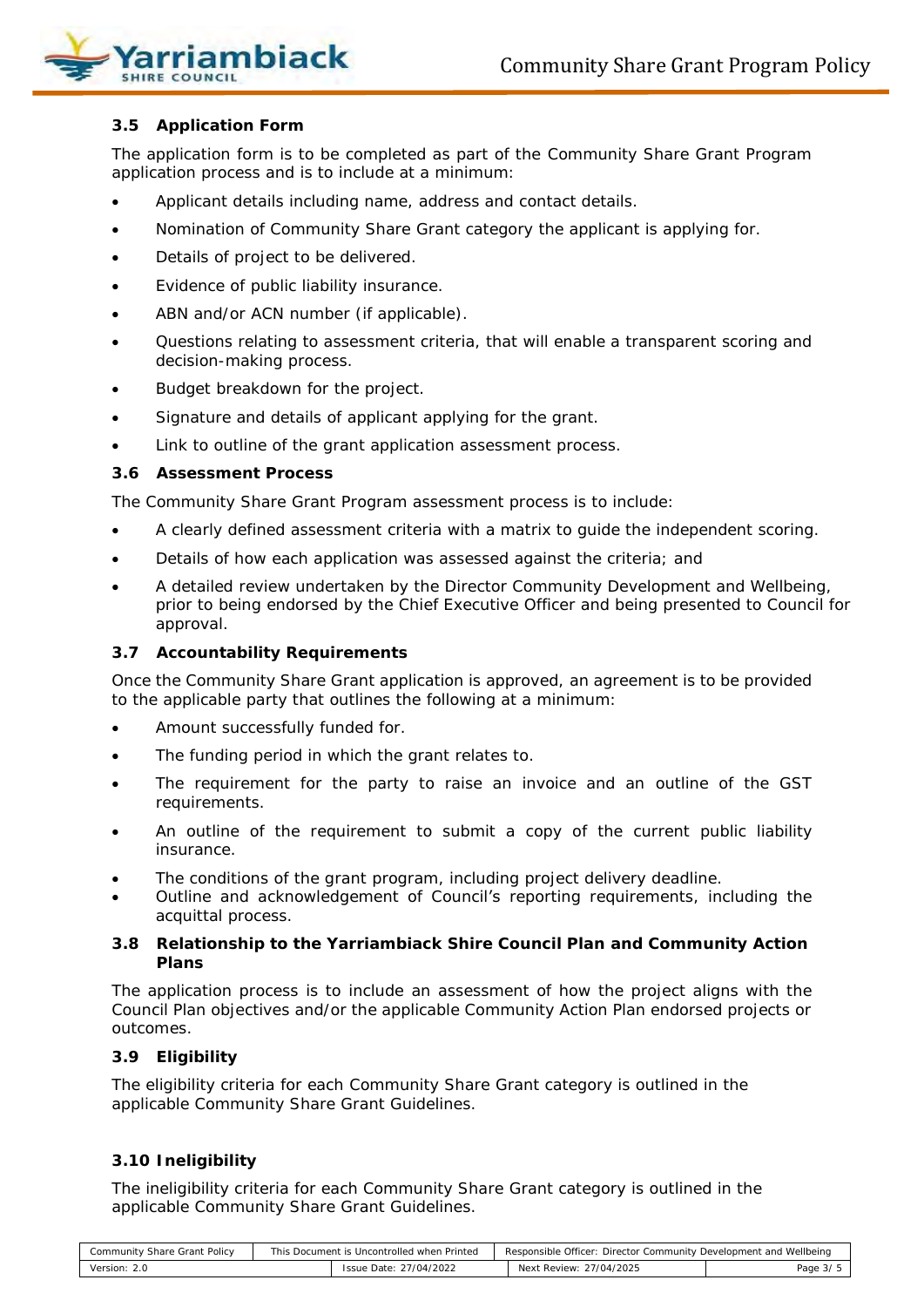

# *3.11 Grievance Process*

All applicants must be informed of the outcome of their application in writing and offered the opportunity to discuss the application process with the Director Community Development and Wellbeing.

Applicants can request, in writing, a review of the decision by Council if not satisfied with the grant assessment process and outcome. A request is to be made to the Council's Chief Executive Officer either in writing or via email as outlined below:

Att: Chief Executive Officer PO Box 243 Warracknabeal VIC 3393 Email: [info@yarriambiack.vic.gov.au](mailto:info@yarriambiack.vic.gov.au)

#### *3.12 Conflict of Interest Provisions*

To ensure an accountable and transparent assessment process is maintained, Councillors and Council Officers assessing grant applications are required to declare any material or general conflicts of interest. This may include but is not limited to personal connections with any applicant. Anyone having a conflict of interest should not debate, be involved with any discussions, or vote on any matter relating to the specific applicant. Council staff and Councillors are required to refer to their applicable Code of Conduct documents for further information.

#### *3.13 Acquittal Process*

Successful applicants must provide a financial acquittal of funds including receipts relating to the grant and complete a brief evaluation by the date specified in the guidelines. Photographs of the project outcome are also to be provided as part of the acquittal, and Council may use these photographs to promote the project or the Community Share Grant Program. Incomplete or non-submitted acquittals and evaluations will result in an organisation being ineligible from participating in the Community Share Grant Program for the two years following the application for which the incomplete and non-submitted acquittal and evaluation related to.

Council reserves the right to seek reimbursement of grant funding from a funded organisation if the required evaluation or acquittal is not provided in a timely manner, or if Council is not satisfied that funds were used for the intended purpose as outlined in the original application.

#### *3.14 Future Community Grants Funding Activities*

All new Council community grant funding programs must adhere to the minimum procedures as outlined in this policy. If the funding program does not meet all requirements identified in this Policy, then the funding shall not be termed a 'grant' and will need to refer to the definitions in this policy to determine whether it is a donation or sponsorship. If considered a donation or sponsorship activity, then the relevant Council policies should be used to govern the donation or sponsorship process.

#### *3.15 Privacy*

Yarriambiack Shire Council is committed to the privacy principles as prescribed by the *Privacy and Data Protection Act 2014* and the *Health Records Act 2001*. Relevant information is collected to ensure that each application can be assessed, and a determination made on it. Personal and identifying information will not be disclosed except as required by law. Any access to information provided, amendments that may be required, or any privacy related enquiries may be directed to Council's Manager Organisational Performance on 5398 0104.

#### *3.16 Insurance*

Applicants must demonstrate that all relevant insurances are in place and that public liability insurance is held to the minimum cover outlined in this policy. A copy of the Certificate of Currency covering the funding period must be included with an application.

| Community Share Grant Policy | This Document is Uncontrolled when Printed |                        | Responsible Officer: Director Community Development and Wellbeing |          |  |
|------------------------------|--------------------------------------------|------------------------|-------------------------------------------------------------------|----------|--|
| Version: 2.0                 |                                            | Issue Date: 27/04/2022 | Next Review: 27/04/2025                                           | Page 4/5 |  |